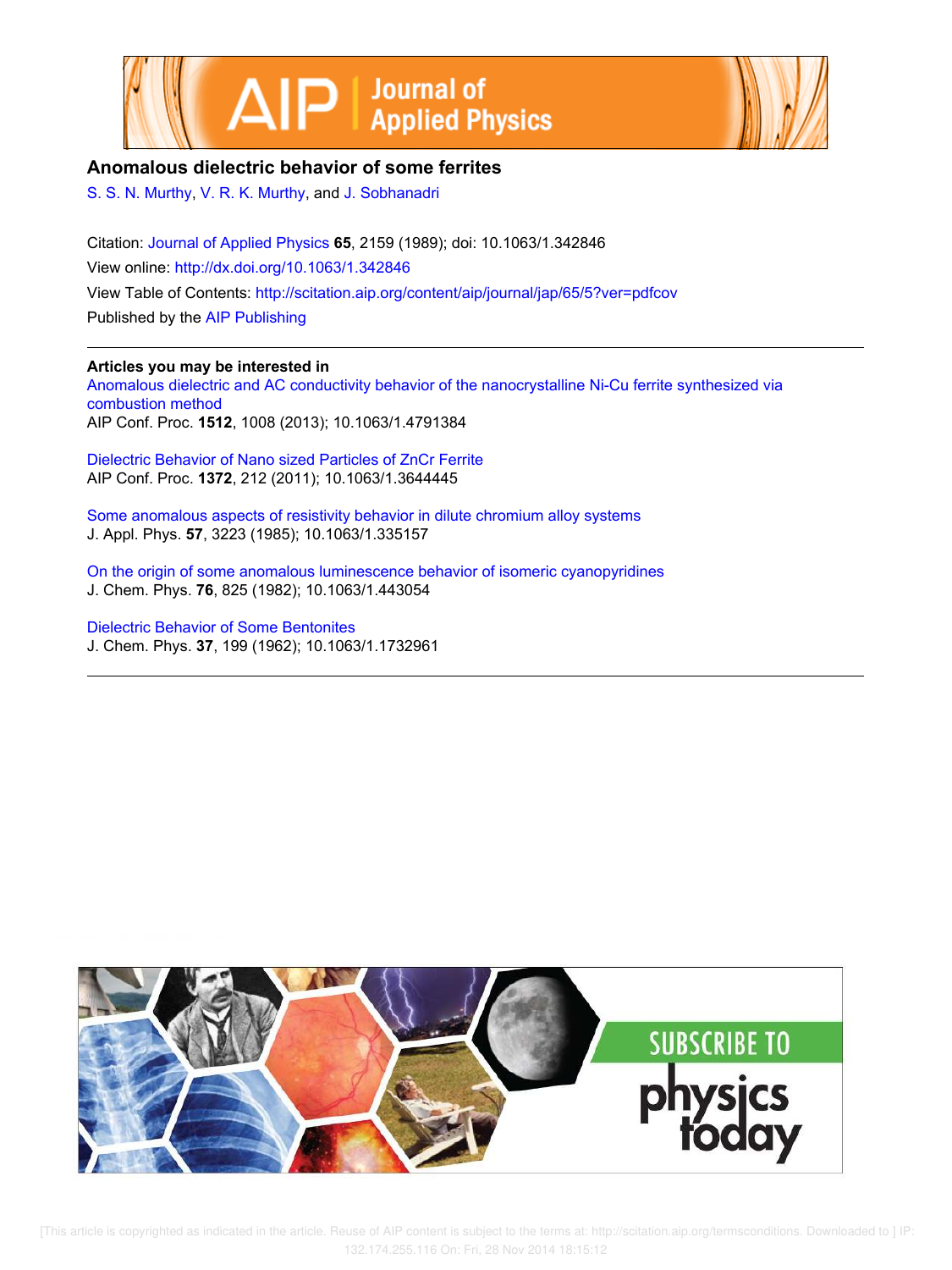'W.-X. Chen, L. M. Walpita, C. C. Sun, and W. S. C. Chang, J. Vac. Sci. Technol. B 4, 701 (1986).

- <sup>9</sup>J. W. Coburn, H. F. Winters, and T. J. Chuang, J. Appl. Phys. 48, 3532 ( 1977).
- <sup>10</sup>T. J. Chuang, H. F. Winters, and J. W. Coburn, Appl. Surf. Sci. 2, 514 (1978).
- <sup>11</sup>C. Lejeune, J. P. Grandchamp, O. Kessi, and J. P. Gilles, Vacuum 36, 851 (1986).
- $^{12}$ D. J. Vitkavage and T. M. Mayer, J. Vac. Sci. Technol. B 4, 1283 (1986). <sup>13</sup>S. J. Fonash and X. C. Mu, S. Chakravarti, and L.C. Rathbun, J. Electrochern. Soc. 135, 1037 (1988).
- <sup>14</sup>C. Lejeune, J. P. Grandchamp, J. P. Gilles, E. Collard, and P. Scheiblin, Rev. Phys. Appl. (to be published).
- <sup>15</sup>A. H. M. Holtslag, U. C. Slager, and A. Van Silfhout, Surf. Sci. 152/153, 1079 (1985).
- <sup>16</sup>S. S. Todorov and E. R. Fossum, Appl. Phys. Lett. **52**, 48 (1988).

## Anomalous dielectric behavior of some ferrites<sup>a)</sup>

S. S. N. Murthy<sup>b)</sup>

*Solid State and Structural Chemistry Unit, Indian Institute of Science, Bangalore-560 012. India* 

V. R. K. Murthy and J. Sobhanadri *Department of Physics, Indian Institute of Technology, Madras-600 036, India* 

(Received 5 July 1988; accepted for pUblication 28 October 1988)

The dielectric behavior of some powdered polycrystalline samples has been studied in the frequency range of 200 Hz-lOO kHz. It is shown that the dielectric behavior in these systems below the Curie temperature is not purely relaxational in its character and cannot be described by any of the models of the dielectric relaxation hitherto put forward. It is also shown that "isolation" of the particles in the powder samples plays a very important role. The origin of this abnormality is thought to be due to the mechanical resonance arising out of the magnetostrictive property of the material.

The dielectric investigation of ferrites in the low-frequency region and at high temperatures reveals a relaxation often identified as the Maxwell-Wagner (MW) polarization which was attributed to their heterogeneous structure.<sup>1-5</sup> The often used interpretation consists of assuming a distribution of relaxation times<sup>6</sup> (or a distribution of layer properties as the cause of the broadening of the relaxation process<sup>7</sup>). In the present communication, we put forward preliminary evidence of some abnormality in the dielectric behavior of some polycrystalline ferrites which cannot be explained by any of the relaxational models. The ferrites used in the present study were prepared by the conventional double-sintering process. The chemical analysis was done by using an atomic absorption-type Carl-Zeiss spectrometer. Mass spectrum analysis was also done to confirm the chemical composition. The x-ray diffraction pattern of the ferrite samples was obtained using  $C_0K\alpha$  radiation and the lattice constants were calculated in order to confirm the singlephase spinel nature. The dielectric measurements of all these ferrites in the radio frequency range  $(200 \text{ Hz}-100 \text{ kHz})$ were carried out with a general radio 1615 AP capacitance test assembly and were taken in vacuum. Pellets of the ferrite powder samples were made using a hydraulic press at 10 tons/cm2 pressure. The chemical formulas, Curie temperatures, and the other dielectric details are given in Table I.

A known amount of nickel-zinc and nickel-zinc-manganese ferrites were mixed in a molten analar grade paraffin wax with constant stirring. These were cut into pellets and

were used for dielectric measurements at room temperature. The density of these wax ferrite mixtures was found to be 1.1-1.3  $g/cm<sup>3</sup>$  while the density of the polycrystalline ferrite is  $5.1-5.3$  g/cm<sup>3</sup> (the density of the pellets made out of the ferrite powders was around 4.8  $g/cm<sup>3</sup>$ ). The accuracy in the measurement of the dielectric constant is 2% and 5% in the loss. Throughout the discussion we prefer to discuss the dielectric behavior of all the samples in the form of the Cole-Cole (CC) plots as shown in all four figures. The peculiarity of the dielectric behavior of all these ferrite samples in their ferromagnetic phase is that the spectral shape cannot be explained by any of the spectral shape functions<sup>8,9</sup> suggested so far to describe the dipolar relaxation process in other materials, thus indicating that the behavior is not "pure" relaxational in its character. A few examples of this behavior can be very clearly seen in the case of Ni-Zn  $1$  [Fig.1(a)] and Ni-Zn-Mn 1 [Fig. 2(b)]. In the case of Ni-Zn 1 and Ni-Zn-Mn 1 the curves corresponding to the dielectric loss versus frequency in a double logarithmic plot shows slopes of the curves at the exceeding  $\pm 1$  intermediate frequencies indicating an unmistakable sign of a resonance process<sup>6</sup> (not shown in the figures). This behavior can be seen as a "bulge" at the intermediate frequencies in the CC plots. [see Figs.  $l(a)$ ,  $2(a)$ , and  $2(b)$ ]. From the discussion of Jonscher (Ref. 8), the "bulge" at intermediate frequencies in the above CC plots is confirmed as not due to the low-frequency dispersion (LFD) behavior associated with a narrow barrier region in series with a less dispersive bulk material). The above abnormality increases with temperature [Fig. 2(a)] and decreases with the dilution of the Ni content (in the present compositional range) and completely disappears in

a) Communication No. 544 from the Solid and Structural Chemistry Unit. h) To whom all communications should be sent.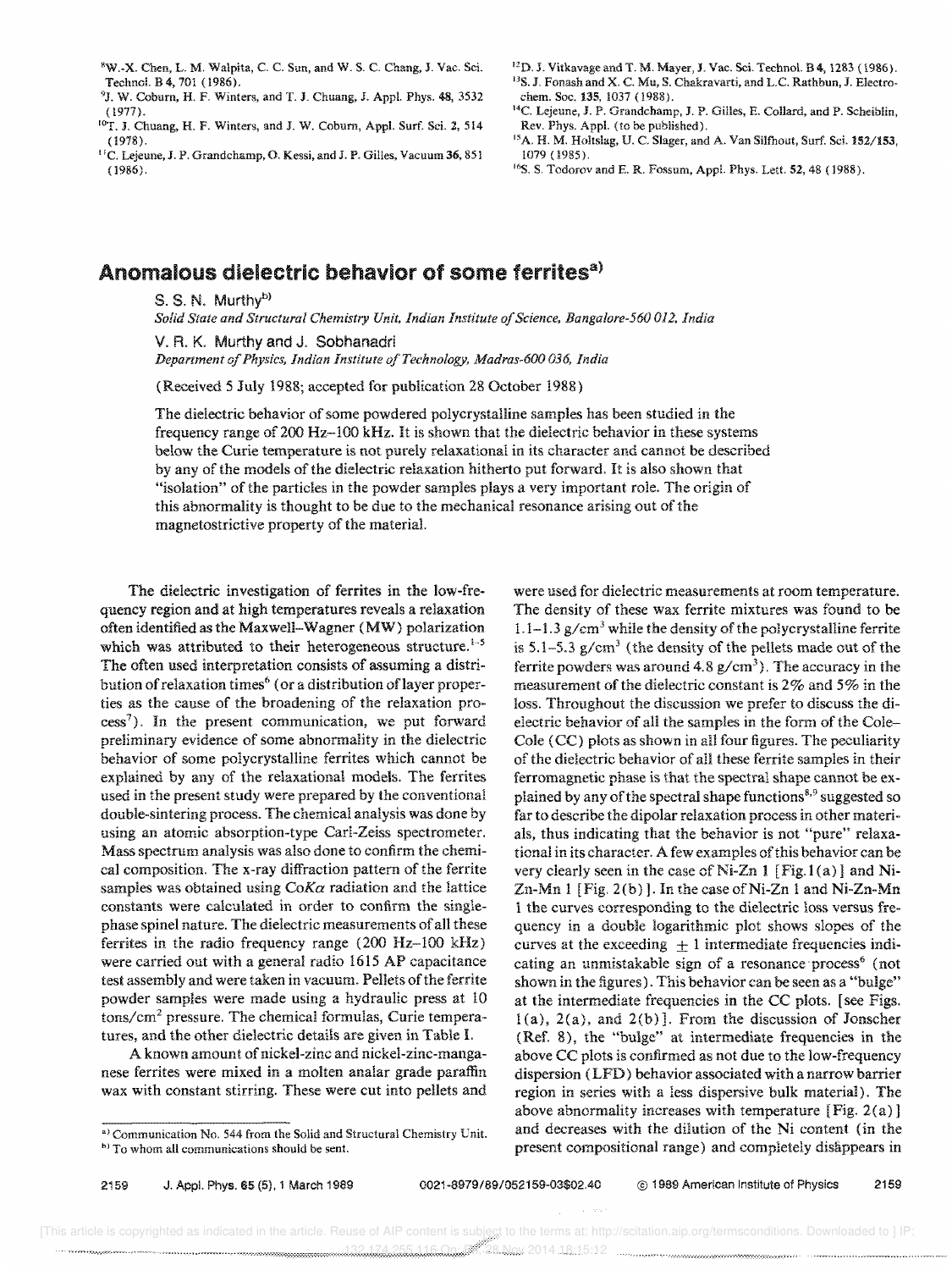| TABLE I. The chemical formulas, Curie temperatures, and the dielectric details of the samples used in the study. |  |  |  |
|------------------------------------------------------------------------------------------------------------------|--|--|--|
|------------------------------------------------------------------------------------------------------------------|--|--|--|

|               | Sample                           | Chemical formulas                                                                       | Curie temperature <sup>a</sup><br>$T_c$ (°C) <sup><math>\circ</math></sup> | <b>Experimental values</b> |                         |                        |
|---------------|----------------------------------|-----------------------------------------------------------------------------------------|----------------------------------------------------------------------------|----------------------------|-------------------------|------------------------|
| Sample<br>No. |                                  |                                                                                         |                                                                            | b<br>$\epsilon_{\infty}$   | $\epsilon_0-\epsilon_m$ | $\epsilon''_{\rm max}$ |
|               | Ni-Zn 1                          | $Ni_{0.6}Zn_{0.33}Fe_2O_{4+}$                                                           | $-425$                                                                     | 1.6                        | 23.9                    | 16.5                   |
| 2             | $Ni-Zn2$                         | $\mathrm{Ni_{0.27}Zn_{0.8}Fe_2O_4}$                                                     | $-70$                                                                      | 4.5                        | 16.3                    | 4.6                    |
| 3             | $Ni-Zn3$                         | $Ni0.13Zn0.87Fe2O4$                                                                     | $\sim 0$                                                                   | 7.5                        | 24.5                    | 6.3                    |
| 4             | Ni-Zn-Mn 1                       | $Ni_{0.17}Zn_{0.44}Mn_{0.29}Fe_2O_{4.4}$                                                | >100                                                                       | 1.65                       | 23.1                    | 14.0                   |
| S.            | $Ni-Zn-Mn2$                      | $\mathrm{Ni}_{0.22}\mathrm{Zn}_{0.44}\mathrm{Mn}_{0.32}\mathrm{Fe}_{2}\mathrm{O}_{4.4}$ | >100                                                                       |                            | $\cdots$                | 0.207                  |
| 6.            | Ba.                              | BaFe <sub>12</sub> O <sub>19</sub>                                                      | $-450$                                                                     | 3.0                        | 42.0                    | 22.5                   |
|               | $Co-Zn$                          | $Co0.79 Zn0.31 Fe2O4$                                                                   | > 700                                                                      | 5.5                        | 23.0                    | 9.4                    |
| 8             | $Wax + Ni-Zn1$                   | $\ddotsc$                                                                               |                                                                            | 6.1                        | 5.9                     | 1.75                   |
| 9             | $\text{Wax} + \text{Ni-Zn} 2$    | $\cdots$                                                                                | $\cdots$                                                                   | 4.9                        | 4.25                    | 0.70                   |
| 10            | $\text{Wax} + \text{Ni-Zn} 3$    | $\cdots$                                                                                | $\cdots$                                                                   | 5.225                      | 3.625                   | 0.875                  |
| 11            | $\text{Wax} + \text{Ni-Zn-Mn}$ 1 | $\cdots$                                                                                | $\cdots$                                                                   | 5.2                        | 6.6                     | 1.55                   |
| $12 \,$       | $Wax + Ni-Zn-Mn2$                | $\bullet$ $\bullet$ $\bullet$                                                           | $\cdots$                                                                   | 4.5                        | 3.3                     | 0.3                    |

"Taken from Ref. 14.

**b**Extrapolated values.

Ni-Zn 3 [Fig. 1 (b) ], which happens to be in a paramagnetic state. In order to show that the abnormality is not due to an artifact of the experiment, we have studied the primary relaxational behavior of one polyurethane sample. As can be seen in Fig. 3, there is no "abnormality"<sup>8</sup> and the experimental points can be fitted to the popular Hevriliak-Negami equation.<sup>9</sup>

Since the response to a sinusoidal electromagnetic field is under consideration, it is logical to enquire about both the electrical and the magnetic processes and the interaction between the two. Regarding the magnetic processes in the present experimental range of frequencies, neither dimensional resonance nor skin effect play a part here.<sup>10</sup> From the studies of earlier workers,<sup>6,11</sup> for the concentrations of Ni and Zn in the Ni-Zn samples used in the present study, the saturation magnetization and the magnetic permeability decrease from Ni-Zn 1 to Ni-Zn 3, which may playa part in the gradual absence of the abnomality. The previous studies<sup>11</sup> on Ni-Zn 1 indicated a rise of saturation magnetization with temperature for the temperature range given in Fig. 2(a), which perhaps might have influenced the rise of abnormality with increase in temperature. It can also be noted that there are reports<sup>12-15</sup> of magnetic relaxations in Ni-Zn ferrites in the present experimental range of frequencies and temperature.

To get some further insight into the picture, we studied the dielectric behavior of the ferrite dispersed in a medium of wax. As expected, addition of wax has decreased the dielectric strength ( $\epsilon_0 - \epsilon_{\infty}$ ) (Table I) as in the case of any nonferromagnetic material, but what is more interesting is the change in the shape of the CC plots with a "near" absence of the "abnormality" (Fig. 4). Hence, we are tempted to attribute the abnormal behavior in the pure ferrites to the mechanical resonance of the system resulting from the magne-



FIG. 1. (a) The complex plane representation of the dielectric behavior of Ni-Zn 1 at 50 °C. (b) The complex plane representation of the dielectric behavior of Ni-Zn 3 at 50 °C.

2160 J. Appl. Phys., Vol. 65, No.5, i March 1989



FIG. 2. (a) The complex plane representation of the dielectric behavior of Ni-Zn-Mn 1 at  $50^{\circ}$ C. (b) Temperature variation of the dielectric behavior of Ni-Zn I shown as a normalized complex plane plot.